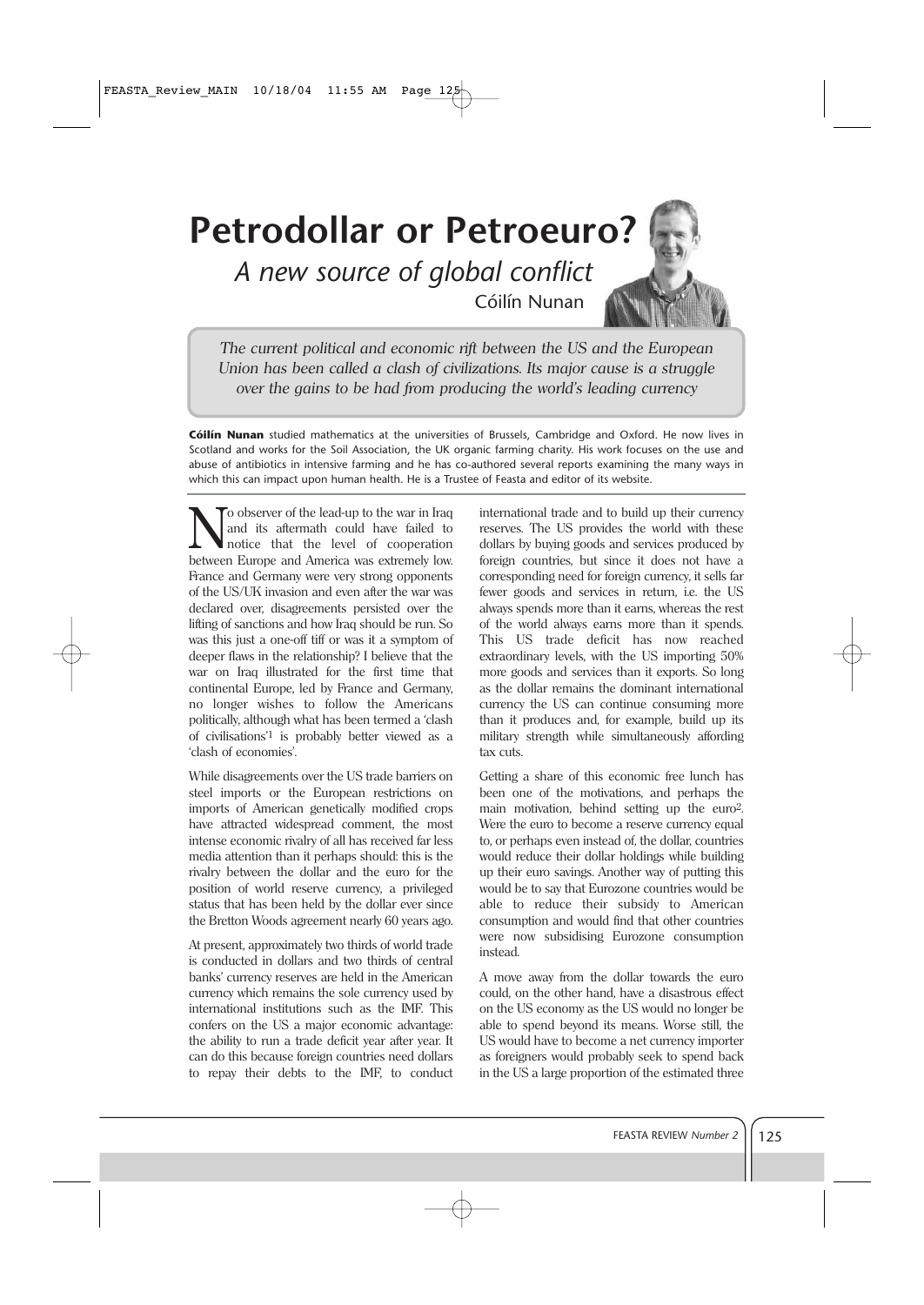trillion dollars which they currently own. In other words, the US would have to run a trade surplus, providing the rest of the world with more goods and services than it was receiving in return. A rapid and wholesale move to the euro might even lead to a dollar crash as everyone sought to get rid of some, or all, of their dollars at the same time. But that is an outcome that no-one, not even France or Germany, is seeking because of the huge effect it would have on the world economy. Europe would much prefer to see a gradual move to a euro-dollar world, or even a euro-dominated one.

## *A move away from the dollar* **>>>** *towards the euro could have a disastrous effect on the US economy*

It turns out that there is a small group of countries which is playing the arbiter in this global contest. These are the world's oil exporters, in particular OPEC and Russia. Ever since the days when the US dominated world oil production, sales of oil and natural gas on international markets have been exclusively denominated in dollars. This was partly a natural state of affairs since, up until the early 1950s, the US accounted for half or more of the world's annual oil production. The tendency to price in dollars was additionally reinforced by the Bretton Woods agreement which established the IMF and World Bank and adopted the dollar as the currency for international loans.

The vast majority of the world's countries are oil importers and, since oil is such a crucial commodity, the need to pay for it in dollars encourages these countries keep the majority of their foreign currency reserves in dollars not only to be able to buy oil directly but also to protect the value of their own currencies from falling against the dollar. Because a sudden devaluation of a country's currency against the dollar would lead to a jump in oil prices and a possible economic crisis, every country's central bank needs dollar reserves so as to be able to buy its own currency on the foreign exchange markets when its value needs to be supported.

The fact that oil sales and loans from the IMF are dollar-denominated also encourages poorer countries to denominate their exports in dollars as this minimises the risk of losses through any fluctuations in the value of the dollar. The knockon effect of this is that, since many of these exports are essential raw materials which richer countries need to import, their denomination in dollars reinforces the need for rich countries to keep their own currency reserves in dollars.

While the denomination of oil sales is not a subject which is frequently discussed in the media. its importance is certainly well understood by governments. For example, when in 1971 President Nixon took the US off the gold standard, OPEC did consider moving away from dollar oil pricing, as dollars no longer had the guaranteed value they once did. The US response was to do various secret deals with Saudi Arabia in the 1970s to ensure that the world's most important oil exporter stuck with the dollar3. What the Saudis did, OPEC followed. More recently, in June 2003, the Prime Minister of Malaysia publicly encouraged his country's oil and gas exporters to move from the dollar to the euro. The European and American reactions were polar opposites: the EU's Energy Commissioner, Loyola de Palacio, welcomed the suggestion, saying that 'in the future the euro is [going to be] taking a place in the international markets in general as the money of exchange' and that this was 'a matter of realism'4. Her counterpart in the US, the director of the Energy Information Administration, Guy Caruso, said that he couldn't see 'any particular merit' in the move and that over the long run 'the dollar's always won out'5. Either way, Malaysia is only a relatively minor oil exporter, so what it does can only have a very limited effect. A switch by a major oil exporter would be of far greater significance.

The first country to actually make the switch was a very important oil exporter indeed: Iraq, in November 20006,7. Before the war in Iraq began, some observers, myself included, argued that this might well be a major reason for the US desire to invade and the strong Franco-German opposition to the invasion8,9. Corroborating evidence included the apparent influence which loyalty (or lack thereof) to the dollar seemed to have on the US attitude towards other OPEC members. Iran had been talking of selling its own oil for euros6,10 and was subsequently included in George Bush's 'axis of evil'. Venezuela, another important oil exporter, had started bartering some of its oil, thus avoiding the use of the dollar, and was encouraging OPEC to do likewise11 - and the US was widely suspected in having played a part in the attempted coup against the Venezuelan president, Hugo Chavez.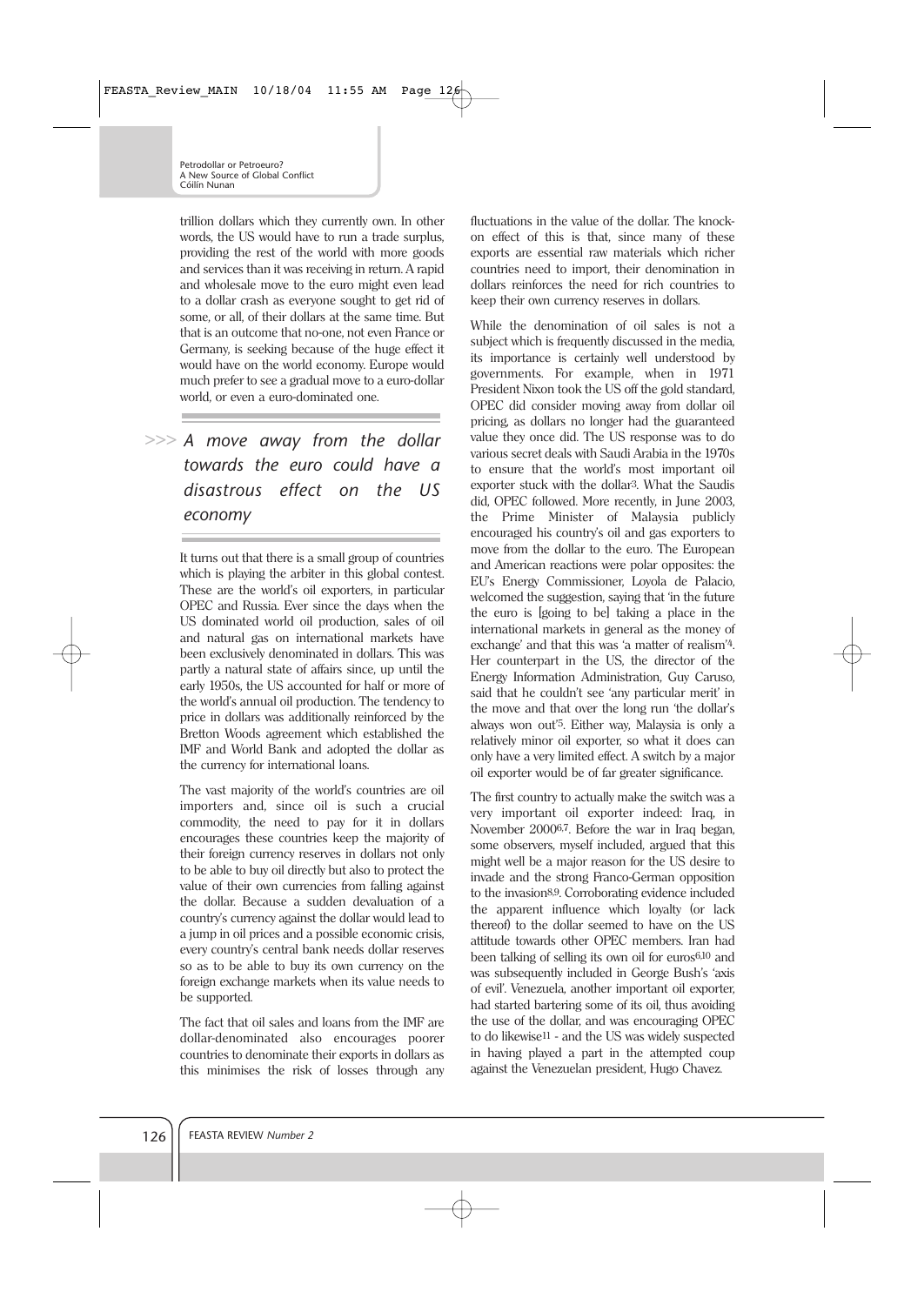Semi-official confirmation that petro-currency rivalry was at the heart of the split between France and Germany, on the one hand, and the US, on the other, was provided by Howard Fineman, the chief political correspondent for Newsweek, in an article he wrote in April 2003, in the aftermath of the war. The Europeans and Americans were then arguing over whether the UN's oil-for-food programme in Iraq should remain in place or not. Using the term 'clash of civilisations' to describe the divide which was developing, Fineman explained that the disagreement had little to do with the French calls for the search for weapons of mass destruction to resume and for sanctions to remain in place until the search was complete. Instead, Fineman said, it was mainly about the dollar vs the euro. Citing White House officials and a presidential aide, he explained that the dispute between the two continents was really about 'who gets to sell - and buy - Iraqi oil, and what form of currency will be used to denominate the value of the sales. That decision, in turn, will help decide who controls Iraq, which, in turn, will represent yet another skirmish in a growing global economic conflict. We want a secular, American-influenced pan-ethnic entity of some kind to control the massive oil fields (Iraq's vast but only real source of wealth). We want that entity to be permitted to sell the oil to whomever it wants, denominated in dollars.' Fineman concluded his article by confidently predicting that future Iraqi oil sales would be switched back to dollars1.

Fineman's White House sources would appear to have been reliable as that is precisely what has happened: when Iraqi oil exports resumed in June of last year, it was announced that payment would be in dollars only12,13. It was also decided that the billions of Iraqi euros which were being held in a euro account, controlled by the UN under the oilfor-food programme, were to be transferred into the Development Fund for Iraq, a dollar account controlled by the US13,14,15.

Furthermore, Youssef Ibrahim, a former senior Middle East correspondent for the *New York Times* and energy editor on the *Wall Street Journal*, who is a member of the influential Council on Foreign Relations, has called Iraq's switch to the euro 'another reason' for the war, saying that a general move by oil producers to the euro would be a 'catastrophe' for the US16.

America's willingness to use violence to defend its economic interests does not seem to have reduced the number of oil exporters considering switching to the euro as they recognise that their use of the dollar enables the US to build up its military strength. In addition to Malaysia, Indonesia has the switch under consideration<sup>17</sup> while Iran has been shifting its currency reserves into euros. Moreover, according to the Vice-President of the Iranian central bank, it has actually sold some of its oil to Europe for euros and is encouraging members of an Asian trade organisation, the Asian Clearing Union, to pay for Iranian oil in the European currency18. Along with Malaysia, it is also at the forefront of efforts to establish a new gold-backed currency, the Islamic Gold Dinar, to be used in international trade amongst Muslim countries instead of both the dollar and the euro19. In a further development, in June 2004, Iran announced that it had plans to establish an oil-trading market for Middle Eastern and OPEC producers which could threaten the dominance of London's International Petroleum Exchange and New York's Nymex20. Such a move could help remove some of the technical difficulties that exist with a switch away from dollar-denomination of oil sales.

*the US has refused to get* **<<<** *involved in direct talks with the Iranian government which it views as 'evil'.*

It is therefore not surprising to find that, just as with Iraq, the European Union and the US are dealing with Iran in very different ways. While the EU has been holding trade negotiations with Iran21 and involved in dialogue about its nuclear programme, the US has refused to get involved in direct talks with the Iranian government which it views as 'evil'. The American Enterprise Institute, a highly influential American 'think tank', has in fact been actively calling for 'regime change'22 and, although this policy has yet to be officially endorsed by the Bush administration, in July 2004 it was claimed in the British press that a senior official of the Bush administration had indicated that, if re-elected, Bush would intervene in the internal affairs of Iran in an attempt to overturn the Iranian government23,24.

European enthusiasm for the 'petroeuro' also appears undampened by the US takeover of Iraq. Since the war, the European Union has been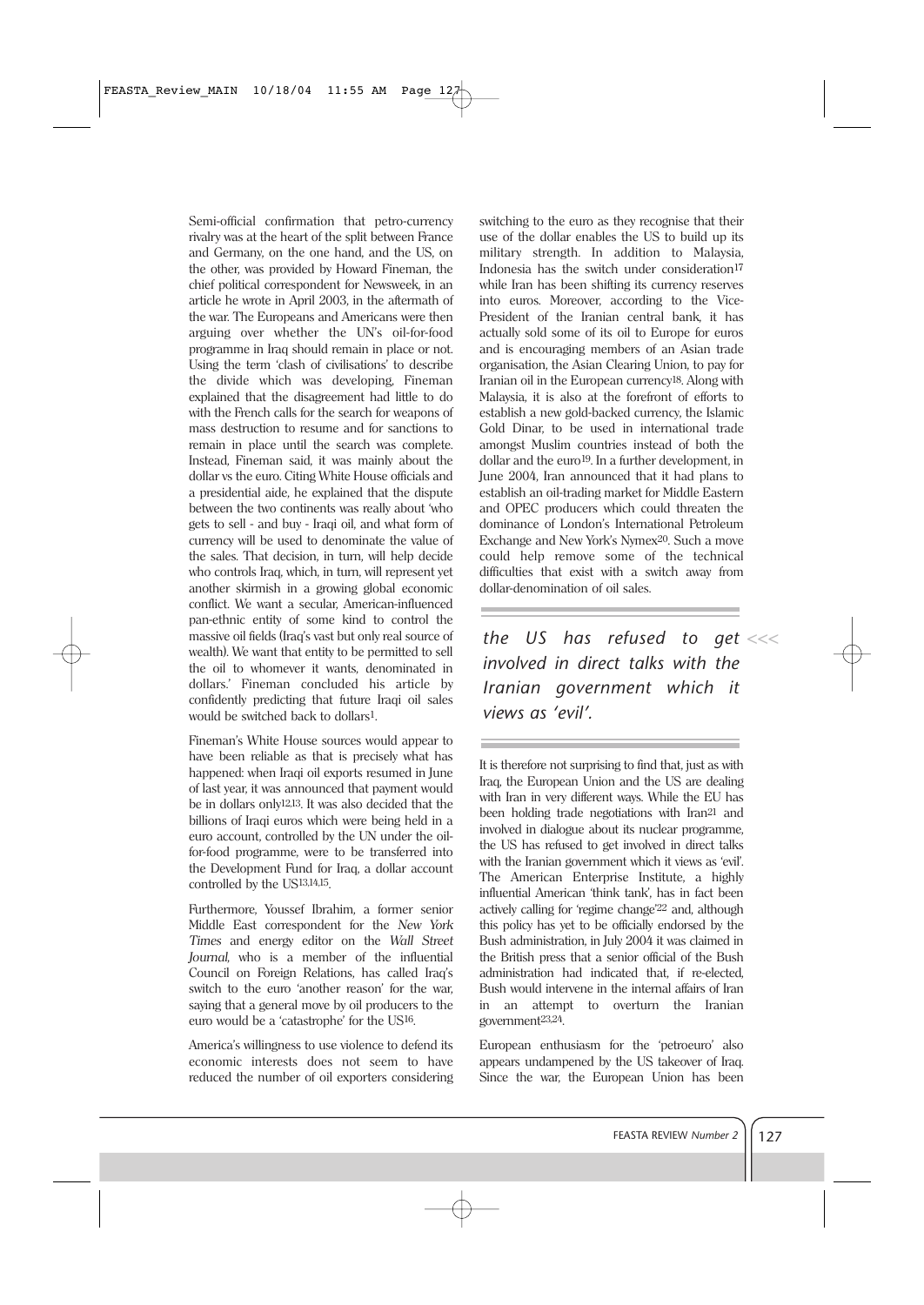## **The battle to become the world's key currency**



Min=0.8252 (26 Oct 2000) - Max=1.2858 (17 Feb 2004)

Source for numeric data: http://www.ecb.int/stats/exchange/eurofxref/html/eurofxref-graph-usd.en.html#1999

- 1) **January 1999:** launch of the euro.
- 2) **January 1999 Oct 2000:** euro in "bear market" versus the dollar.
- 3) **November 2000:** Iraq switches oil sales to euro. Euro's fall versus the dollar is halted.
- 4) **April 2002:** senior OPEC representative gives speech in which he states that OPEC would consider possibility of selling oil in euros.
- 5) **April 2002 to May 2003:** euro in "bull market" versus the dollar.
- 6) **June 2003:** US switches Iraqi oil sales back to dollar.
- 7) **June 2003 to September 2003:** euro falls versus dollar.

actively encouraging Russia, another opponent of the US invasion, to move to euro oil and gas sales. In October 2003, during a joint press conference with Germany's Prime Minister Gerhard Schroeder, the Russian President Vladimir Putin declared that Russia was thinking about selling its oil for euros. A few days later, the European Commission President, Romano Prodi, said, after a summit between Russia and the European Union, that Russia was now drawn to having its imports and exports denominated in euros25,26.

In December 2003, speculation about the future

- 8) **October 2003 to early February 2004:** statements by Russian and OPEC politicians/officials that switch to euro for oil sales is being considered. Euro's value versus the dollar increases.
- 9) **10 February 2004:** OPEC meets and no decision to switch to euro is taken.
- 10) **February 2004 to May 2004:** euro falls versus the dollar.
- 11) **June 2004:** Iran announces intention to establish oil-trading market to rival those of London and New York.
- 12) **June 2004:** euro's value versus the dollar begins to increase again.

roles of the dollar and the euro increased when OPEC Secretary General Alvaro Silva, a former Venezuelan oil minister, said that the organisation was now considering trading in euros or in a basket of currencies other than the dollar, as the US currency was declining in value27. Although a few days later the Saudi oil minister Ali al-Naimi said that OPEC would not be discussing a switch to the euro at its next meeting (comments reinforced by the Qatari President of OPEC and the Algerian oil minister28), articles discussing a possible move continued to appear in the media29,30 and the euro's value against the dollar soared. Despite the